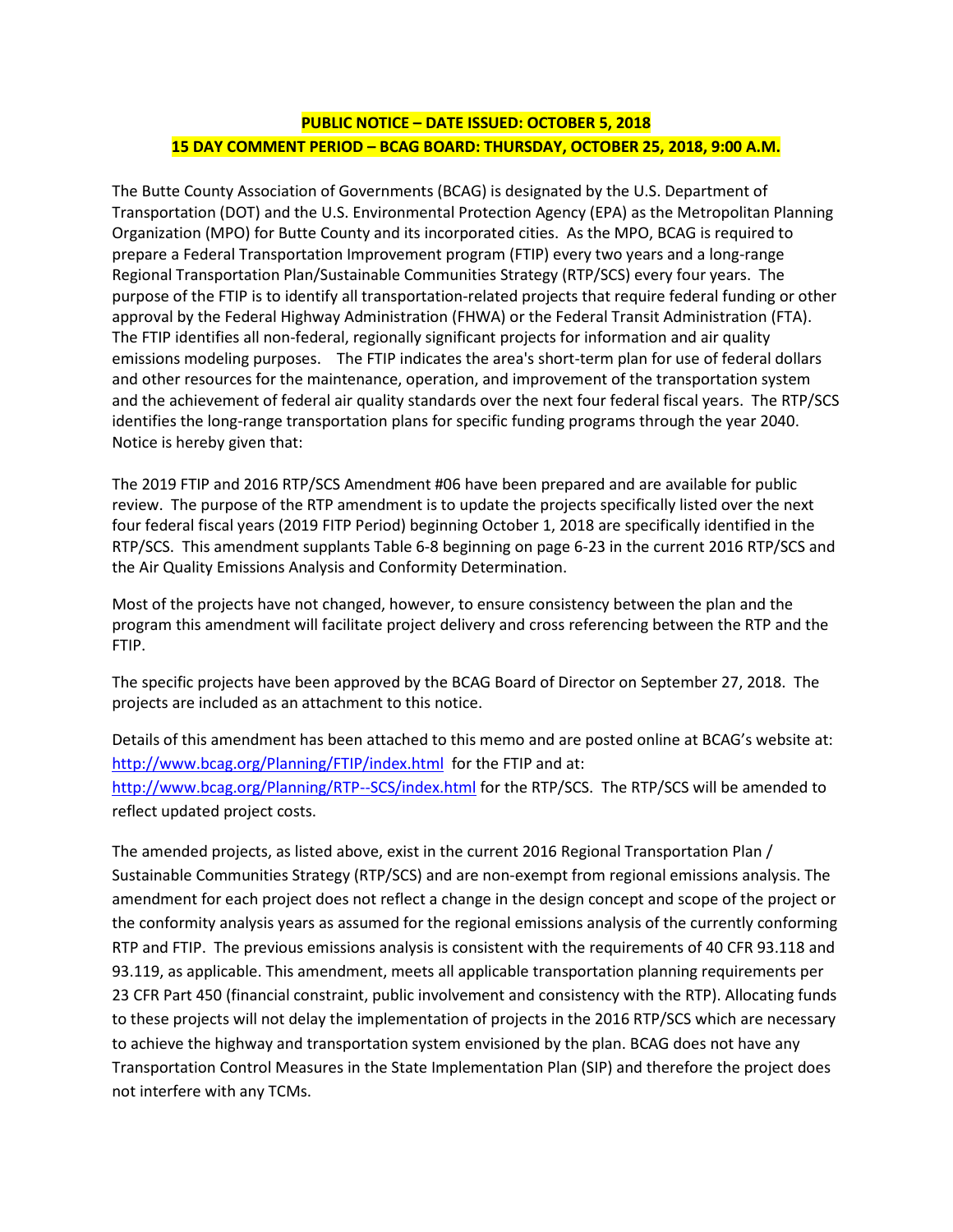This amendment to the RTP/SCS are scheduled to be approved by the BCAG Board of Directors on October 25, 2018 Board meeting located at the BCAG Board Room, 326 Huss Drive, Suite 100, Chico CA 95928 at 9:00 a.m. Information is also available for review at the Butte County Association of Governments office located at 326 Huss Drive, Suite 150, Chico CA 95928. Questions can be directed to Ivan Garcia, Programming Manager at BCAG at 530-809-4616 or by e-mail a[t igarcia@bcag.org.](mailto:igarcia@bcag.org)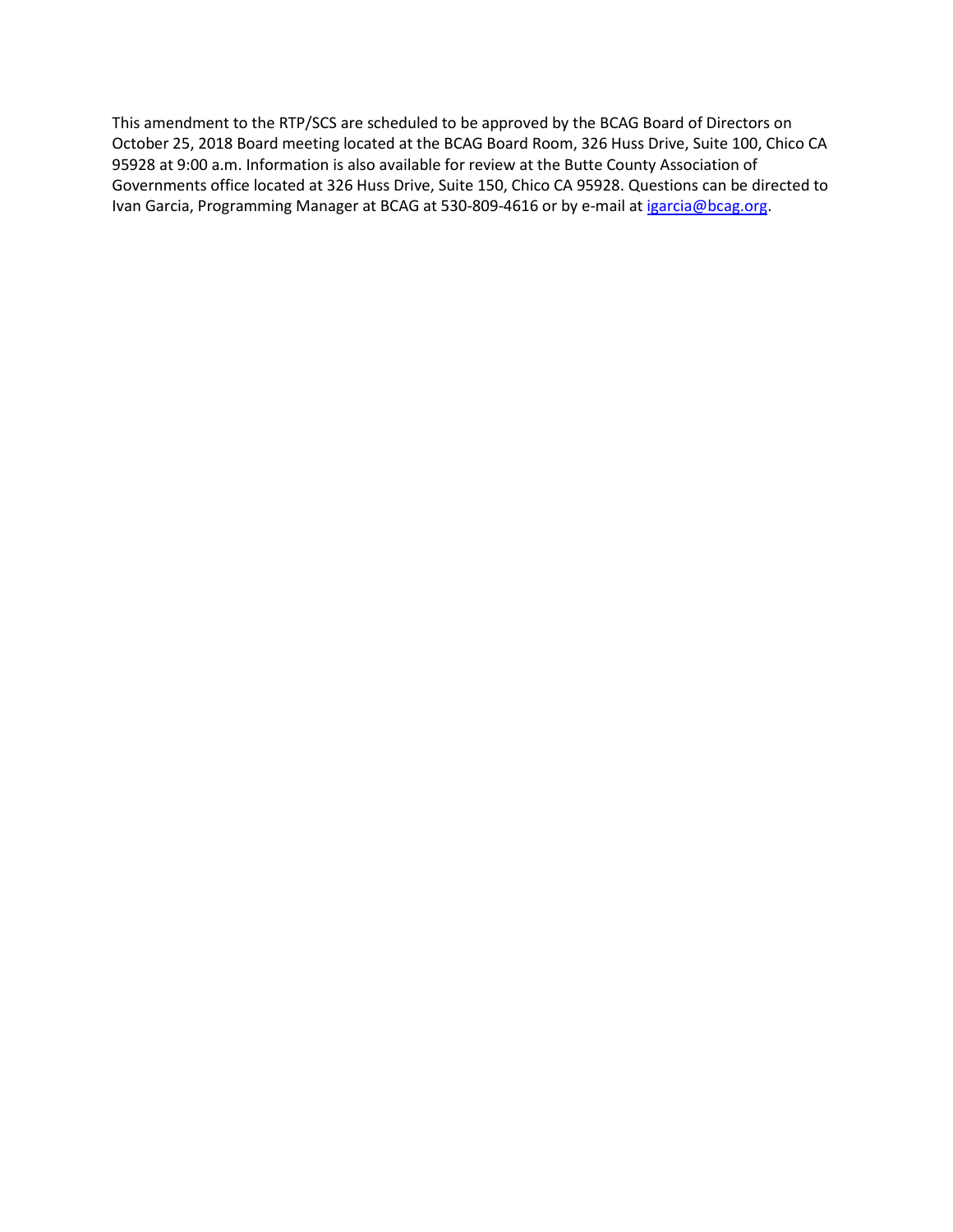## **Table 6-8 Revised – Updated for 2019 FTIP**

|               | 2019 Butte County FTIP Projects By Fiscal Year and Fund Source                                     |                         |                      |                         |                |                            |                |                         |                         |                |               |                         |
|---------------|----------------------------------------------------------------------------------------------------|-------------------------|----------------------|-------------------------|----------------|----------------------------|----------------|-------------------------|-------------------------|----------------|---------------|-------------------------|
| 2018/19       | YEAR 1                                                                                             |                         |                      |                         |                |                            |                |                         |                         |                |               |                         |
| <b>AGENCY</b> | <b>Title</b>                                                                                       | Local<br><b>Funds</b>   | RIP-<br><b>State</b> | <b>IIP-State</b>        | <b>SHOPP</b>   | <b>FTA</b><br><b>Funds</b> | <b>CMAQ</b>    | <b>HBP</b>              | <b>HSIP</b>             | <b>ATP</b>     | <b>TOTALS</b> | Perf.<br><b>Measure</b> |
| County        | Monte Vista & Lower Wyandotte Class II<br><b>Bike Project</b>                                      | $\Omega$                | $\Omega$             | 0                       | $\mathbf 0$    | $\mathbf 0$                | 620            | $\Omega$                | $\mathbf 0$             | $\mathbf 0$    | 620           | PM <sub>1</sub>         |
| County        | Autry Lane & Monte Vista Safe Routes to<br>Schools Gap Closure Project                             | 25                      | $\mathbf 0$          | $\overline{0}$          | $\mathbf 0$    | $\mathbf 0$                | $\mathbf 0$    | 0                       | $\Omega$                | $\Omega$       | 25            | PM <sub>1</sub>         |
| County        | Palermo/South Oroville SRTS Project,<br>Phase 3                                                    | 25                      | $\mathbf 0$          | $\Omega$                | $\Omega$       | $\Omega$                   | $\Omega$       | $\Omega$                | $\Omega$                | $\Omega$       | 25            | PM <sub>1</sub>         |
| <b>BCAG</b>   | FTA Sec. 5307 Program - B - Line                                                                   | 2,325                   | $\pmb{0}$            | $\mathbf 0$             | $\overline{0}$ | 2,039                      | $\mathbf 0$    | $\mathbf 0$             | $\mathbf 0$             | 0              | 4,364         |                         |
| <b>BCAG</b>   | FTA Sec 5311 Program                                                                               | 949                     | $\overline{0}$       | $\overline{0}$          | $\overline{0}$ | 697                        | $\overline{0}$ | $\overline{0}$          | $\overline{0}$          | $\mathbf 0$    | 1.646         |                         |
| <b>BCAG</b>   | FTA Section 5339 Program                                                                           | $\Omega$                | $\pmb{0}$            | $\mathbf 0$             | $\mathbf 0$    | 1,207                      | $\mathbf 0$    | $\mathbf 0$             | $\mathbf 0$             | $\mathbf 0$    | 1,207         |                         |
| <b>BCAG</b>   | FTA 5311f - Butte Regional Transt                                                                  | 321                     | $\overline{0}$       | $\overline{\mathbf{0}}$ | $\mathbf 0$    | 300                        | $\overline{0}$ | $\overline{\mathbf{0}}$ | $\overline{\mathbf{0}}$ | 0              | 621           |                         |
| Caltrans      | Grouped Projects for Safety Improvements<br>SHOPP Collision Reduction Program                      | $\Omega$                | $\overline{0}$       | $\overline{0}$          | 5,211          | $\Omega$                   | $\overline{0}$ | $\overline{0}$          | $\overline{0}$          |                | 5,211         | PM <sub>1</sub>         |
| Caltrans      | SR70 Passing Lanes (Segment 1)                                                                     | $\pmb{0}$               | $\mathbf 0$          | $\mathbf 0$             | 5,040          | $\mathbf 0$                | $\mathbf 0$    | $\pmb{0}$               | $\mathbf 0$             | $\mathbf 0$    | 5,040         | PM <sub>1</sub>         |
| Caltrans      | SR70 Passing Lanes (Segment 2)                                                                     | $\overline{0}$          | 1,800                | 1,800                   | 6,990          | $\overline{\mathbf{0}}$    | $\overline{0}$ | $\overline{0}$          | $\overline{\mathbf{0}}$ | $\overline{0}$ | 10,590        | PM1                     |
| Caltrans      | SR 70 Passing Lanes (Segment 3)                                                                    | $\mathbf 0$             | $\mathbf 0$          | $\mathbf 0$             | $\mathbf 0$    | $\mathbf 0$                | $\mathbf 0$    | $\pmb{0}$               | $\mathbf 0$             | $\mathbf 0$    | 0             | PM <sub>1</sub>         |
| Caltrans      | Grouped Projects for Safety Improvements<br>SHOPP Mandates Program                                 | 0                       | $\mathbf 0$          | $\overline{0}$          | 3,835          | $\overline{0}$             | $\mathbf 0$    | $\overline{0}$          | $\mathbf 0$             |                | 3,835         |                         |
| Caltrans      | Grouped Projects for Shoulder<br>Improvements - SHOPP Roadside<br>Preservation Program             | $\pmb{0}$               | $\Omega$             | 0                       | 1,841          | $\Omega$                   | $\Omega$       | $\Omega$                | $\Omega$                | $\Omega$       | 1,841         |                         |
| Caltrans      | <b>SHOPP Minor Grouped Listing</b>                                                                 | $\mathbf{0}$            | $\pmb{0}$            | $\mathbf 0$             | 780            | $\mathbf 0$                | $\mathbf 0$    | 0                       | 0                       | $\Omega$       | 780           |                         |
| Caltrans      | Grouped Projects for Pavement resurfacing<br>and/or rehabilitation - SHOPP Roadway<br>Preservation | $\Omega$                | $\Omega$             | $\Omega$                | 1,820          | $\Omega$                   | $\Omega$       | $\Omega$                | $\Omega$                | $\Omega$       | 1,820         |                         |
| Chico         | Guynn Rd over Lindo Channel Bridge<br>Project                                                      | $\mathbf 0$             | $\overline{0}$       | $\overline{\mathbf{0}}$ | $\overline{0}$ | $\overline{0}$             | $\overline{0}$ | $\overline{0}$          | $\overline{0}$          | $\Omega$       | $\Omega$      |                         |
| Chico         | SR 99 Corridor Bikeway Phase 5 - 20th<br><b>Street Crossing PE</b>                                 | 500                     | $\mathbf 0$          | $\overline{0}$          | $\overline{0}$ | $\mathbf 0$                | 1,436          | 0                       | $\mathbf 0$             | $\Omega$       | 1,936         | PM <sub>1</sub>         |
| Chico         | SR 99 Bikeway Phase 4 Improvements                                                                 | 282                     | $\pmb{0}$            | $\overline{\mathbf{0}}$ | $\overline{0}$ | $\mathbf 0$                | $\mathbf 0$    | 0                       | $\mathbf 0$             | $\Omega$       | 282           | PM <sub>1</sub>         |
| Chico         | Bruce Rd Bridge Replacement Project                                                                | 500                     | $\mathbf 0$          | $\mathbf 0$             | $\overline{0}$ | $\pmb{0}$                  | $\mathbf 0$    | 0                       | $\mathbf 0$             | $\mathbf 0$    | 500           |                         |
| Gridley       | Central Gridley Pedestrian Connectivity<br>and Equal Access Project                                | $\mathbf 0$             | $\mathbf 0$          | $\overline{0}$          | 0              | $\overline{0}$             | $\mathbf 0$    | 0                       | $\mathbf 0$             |                | 0             | PM <sub>1</sub>         |
| Gridley       | Gridley Bike & Pedestrian SR 99 Corridor<br><b>Facility Project</b>                                | $\mathbf 0$             | $\mathbf 0$          | $\mathbf 0$             | $\overline{0}$ | $\mathbf 0$                | $\overline{0}$ | 0                       | $\mathbf 0$             | $\Omega$       | 0             | PM <sub>1</sub>         |
| Various       | Grouped Projects for Bridge Rehabilitation<br>and Reconstruction - HBP Program                     | $\mathbf 0$             | $\mathbf 0$          | 0                       | $\mathbf 0$    | $\mathbf 0$                | $\mathbf 0$    | 0                       | $\mathbf 0$             | 0              | 0             |                         |
| Various       | Grouped Projects for Safety Improvements<br><b>HSIP Program</b>                                    | $\overline{\mathbf{0}}$ | $\overline{0}$       | $\Omega$                | $\overline{0}$ | $\Omega$                   | $\overline{0}$ | 0                       | 1,450                   | $\Omega$       | 1,450         | PM <sub>1</sub>         |
| Various       | FTA 5310 Enhancement Program Group<br>Listing - Non Infrastructure                                 | $\Omega$                | $\Omega$             | $\Omega$                | $\Omega$       | 150                        | $\Omega$       | $\Omega$                | $\Omega$                | $\Omega$       | 150           |                         |
|               | <b>TOTALS</b>                                                                                      | 4,926                   | 1,800                | 1.800                   | 25,517         | 4,393                      | 2.056          | 0                       | 1.450                   | O              | 41.941        | 25,178                  |
|               | City                                                                                               | 1,282                   |                      | <b>STIP</b> Collision   | 17,241         | 2,039                      | 5307           | F                       |                         |                |               |                         |
|               | County                                                                                             | 50                      |                      | 3,600 RoadSide          | 1.841          | 150                        | 5310           | T                       |                         |                |               |                         |
|               | <b>BCAG</b>                                                                                        | 3,595                   |                      | RoadWay                 | 1,820          | 697                        | 5311           | A                       |                         |                |               |                         |
|               | <b>Total</b>                                                                                       | 4.926                   |                      | S Bridge                |                | 300                        | 5311f          |                         |                         |                |               |                         |
|               |                                                                                                    |                         |                      | <b>H</b> Mandates       | 3.835          | 1.207                      | 5339           |                         |                         |                |               |                         |
|               |                                                                                                    |                         |                      | <b>O</b> Mobility       |                | 4.393                      | Total          |                         |                         |                |               |                         |
|               |                                                                                                    |                         |                      | <b>P</b> Emergency      |                |                            |                |                         |                         |                |               |                         |
|               |                                                                                                    |                         |                      | <b>P</b> Total<br>Minor | 24,737<br>780  |                            |                |                         |                         |                |               |                         |
|               |                                                                                                    |                         |                      |                         |                |                            |                |                         |                         |                |               |                         |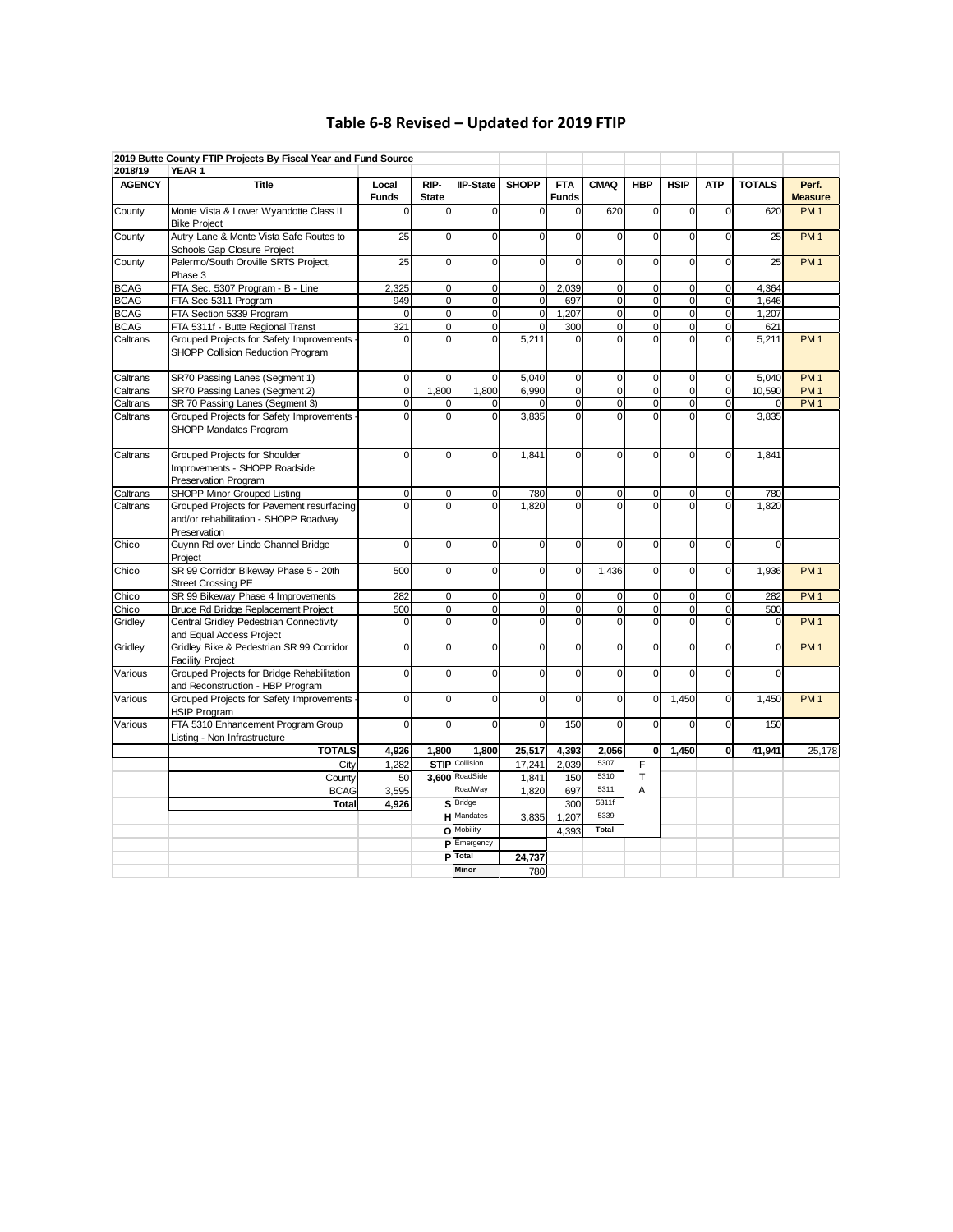| 2019/20       | YEAR 2                                                                                             |                       |                      |                       |                |                            |                |                |                         |                |               |                         |
|---------------|----------------------------------------------------------------------------------------------------|-----------------------|----------------------|-----------------------|----------------|----------------------------|----------------|----------------|-------------------------|----------------|---------------|-------------------------|
| <b>AGENCY</b> | <b>Title</b>                                                                                       | Local<br><b>Funds</b> | RIP-<br><b>State</b> | <b>IIP-State</b>      | <b>SHOPP</b>   | <b>FTA</b><br><b>Funds</b> | <b>CMAQ</b>    | <b>HBP</b>     | <b>HSIP</b>             | <b>ATP</b>     | <b>TOTALS</b> | Perf.<br><b>Measure</b> |
| <b>Biggs</b>  | Safe Routes to Schools Program                                                                     | 1,340                 | $\mathbf 0$          | $\mathbf 0$           | $\mathbf 0$    | $\pmb{0}$                  | $\mathbf 0$    | $\pmb{0}$      | $\mathbf 0$             | $\mathbf 0$    | 1,340         | PM <sub>1</sub>         |
| <b>Biggs</b>  | Biggs Safe Routes to School Project -<br>Second Street                                             | $\Omega$              | $\Omega$             | $\Omega$              | $\Omega$       | $\overline{0}$             | 150            | $\Omega$       | $\Omega$                | $\Omega$       | 150           | PM <sub>1</sub>         |
| County        | Central House Rd Ovedr Wymann Ravine<br><b>Bridge</b>                                              | $\mathbf{0}$          | $\mathbf 0$          | $\mathbf 0$           | $\mathbf 0$    | $\mathbf 0$                | $\mathbf 0$    | 65             | $\mathbf 0$             | $\mathbf 0$    | 65            |                         |
| County        | Autry Lane & Monte Vista Safe Routes to<br>Schools Gap Closure Project                             | 25                    | $\mathbf 0$          | $\mathbf 0$           | $\mathbf 0$    | $\mathbf 0$                | $\mathbf 0$    | $\mathbf 0$    | $\mathbf 0$             | $\mathbf 0$    | 25            | PM <sub>1</sub>         |
| County        | Palermo/South Oroville SRTS Project,<br>Phase 3                                                    | $\overline{0}$        | $\mathbf 0$          | $\mathbf 0$           | $\mathbf 0$    | $\overline{0}$             | 350            | $\overline{0}$ | $\mathbf 0$             | $\mathbf 0$    | 350           | PM <sub>1</sub>         |
| <b>BCAG</b>   | FTA Sec. 5307 Program - B - Line                                                                   | 2,325                 | $\mathbf 0$          | $\mathbf 0$           | $\overline{0}$ | 2,325                      | $\mathbf 0$    | $\pmb{0}$      | $\mathbf 0$             | $\mathbf 0$    | 4.649         |                         |
| <b>BCAG</b>   | FTA Sec 5311 Program                                                                               | 949                   | $\mathbf 0$          | $\mathbf 0$           | $\mathbf 0$    | 697                        | $\mathbf 0$    | $\overline{0}$ | $\mathbf 0$             | $\mathbf 0$    | 1,646         |                         |
| <b>BCAG</b>   | FTA Section 5339 Program                                                                           | $\mathbf 0$           | $\mathbf 0$          | $\overline{0}$        | $\mathbf 0$    | 1,207                      | $\overline{0}$ | $\overline{0}$ | $\overline{\mathbf{0}}$ | $\overline{0}$ | 1,207         |                         |
| <b>BCAG</b>   | FTA 5311f - Butte Regional Transt                                                                  | 321                   | $\mathbf 0$          | $\mathbf 0$           | $\mathbf 0$    | 300                        | $\mathbf 0$    | $\pmb{0}$      | $\mathbf 0$             | $\mathbf 0$    | 621           |                         |
| Caltrans      | Grouped Projects for Safety Improvements<br>SHOPP Collision Reduction Program                      | $\Omega$              | $\mathbf 0$          | $\Omega$              | 22,319         | 0                          | $\Omega$       | $\overline{0}$ | $\overline{0}$          |                | 22,319        | PM <sub>1</sub>         |
| Caltrans      | SR70 Passing Lanes (Segment 1)                                                                     | $\mathbf{0}$          | 5,400                | 5,400                 | 26,830         | $\mathbf 0$                | $\mathbf 0$    | $\mathbf 0$    | $\pmb{0}$               | $\overline{0}$ | 37,630        | PM1                     |
| Caltrans      | SR 70 Passing Lanes (Segment 3)                                                                    | $\mathbf{0}$          | 2.300                | 2.300                 | 8,718          | $\overline{0}$             | $\mathbf 0$    | $\overline{0}$ | $\mathbf 0$             | $\mathbf 0$    | 13,318        | PM <sub>1</sub>         |
| Caltrans      | Grouped Projects for Bridge Rehabilitation<br>and Reconstruction - SHOPP Bridge<br>Program         | $\overline{0}$        |                      |                       | 16,627         | $\overline{0}$             | $\overline{0}$ | $\overline{0}$ | $\Omega$                |                | 16,627        |                         |
| Caltrans      | <b>Grouped Projects for Shoulder</b><br>Improvements - SHOPP Roadside<br>Preservation Program      | $\mathbf 0$           | 0                    | $\mathbf 0$           | $\mathbf 0$    | $\mathbf 0$                | 0              | $\mathbf 0$    | $\mathbf 0$             | $\mathbf 0$    | 0             |                         |
| Caltrans      | Grouped Projects for Safety Improvements<br>SHOPP Mobility Program                                 | $\overline{0}$        | $\mathbf 0$          | $\mathbf 0$           | 1.218          | $\mathbf 0$                | $\mathbf 0$    | $\mathbf 0$    | $\overline{0}$          | $\mathbf 0$    | 1,218         |                         |
| Caltrans      | Grouped Projects for Emergency Repair -<br>SHOPP Emergency Response Program                        | $\mathbf 0$           | $\mathbf 0$          | $\mathbf 0$           | 4,600          | $\mathbf 0$                | $\mathbf 0$    | $\mathbf 0$    | $\mathbf 0$             | $\mathbf 0$    | 4,600         | PM <sub>1</sub>         |
| Caltrans      | Grouped Projects for Pavement resurfacing<br>and/or rehabilitation - SHOPP Roadway<br>Preservation | $\mathbf 0$           | $\mathbf 0$          | $\mathbf 0$           | 3,665          | $\mathbf 0$                | $\mathbf 0$    | $\mathbf 0$    | $\mathbf 0$             | $\mathbf 0$    | 3,665         |                         |
| Chico         | Guynn Rd over Lindo Channel Bridge<br>Project                                                      | $\overline{0}$        | $\mathbf 0$          | $\mathbf 0$           | $\mathbf 0$    | $\overline{0}$             | $\overline{0}$ | 150            | $\overline{0}$          | $\mathbf 0$    | 150           |                         |
| Chico         | Esplanade Corridor Safety and<br><b>Accessibility Improvement Project</b>                          | 70                    | $\mathbf 0$          | $\Omega$              | $\Omega$       | $\mathbf 0$                | $\Omega$       | $\mathbf 0$    | $\mathbf 0$             | 1,005          | 1,075         | PM <sub>1</sub>         |
| Gridley       | Central Gridley Pedestrian Connectivity<br>and Equal Access Project                                | 1,335                 | $\mathbf 0$          | $\mathbf 0$           | $\mathbf 0$    | $\mathbf 0$                | 160            | $\mathbf 0$    | $\mathbf 0$             | $\mathbf 0$    | 1,495         | PM <sub>1</sub>         |
| Gridley       | Gridley Bike & Pedestrian SR 99 Corridor<br><b>Facility Project</b>                                | $\mathbf{0}$          | $\mathbf 0$          | $\mathbf 0$           | $\mathbf 0$    | $\overline{0}$             | 160            | $\overline{0}$ | $\mathbf 0$             | $\mathbf 0$    | 160           | PM <sub>1</sub>         |
| Paradise      | Pentz Road Trailway Phase II                                                                       | $\mathbf{0}$          | $\mathbf 0$          | $\mathbf 0$           | $\mathbf 0$    | $\mathbf 0$                | 700            | $\mathbf 0$    | $\mathbf 0$             | $\mathbf 0$    | 700           | PM <sub>1</sub>         |
| Paradise      | Paradise ATP Gateway Project                                                                       | $\overline{0}$        | $\mathbf 0$          | $\mathbf 0$           | $\mathbf 0$    | $\overline{0}$             | 550            | $\mathbf 0$    | $\mathbf 0$             | $\mathbf 0$    | 550           | PM <sub>1</sub>         |
| Paradise      | Oliver Curve Class I Phase I                                                                       | $\mathbf{0}$          | $\mathbf 0$          | $\mathbf 0$           | $\mathbf 0$    | $\mathbf 0$                | $\mathbf 0$    | $\mathbf 0$    | $\mathbf 0$             | $\mathbf 0$    | 0             |                         |
| Various       | Grouped Projects for Bridge Rehabilitation<br>and Reconstruction - HBP Program                     | 25                    | $\mathbf 0$          | $\mathbf 0$           | $\Omega$       | $\mathbf 0$                | $\mathbf 0$    | 511            | $\Omega$                | $\mathbf 0$    | 536           |                         |
| Various       | Grouped Projects for Safety Improvements -<br><b>HSIP Program</b>                                  | 1,772                 | $\mathbf 0$          | $\mathbf 0$           | $\mathbf 0$    | $\mathbf 0$                | $\mathbf 0$    | $\mathbf 0$    | 1,017                   | $\mathbf 0$    | 2,790         | PM <sub>1</sub>         |
| Various       | FTA 5310 Enhancement Program Group<br>Listing - Non Infrastructure                                 | $\overline{0}$        | $\mathbf 0$          | 0                     | $\mathbf 0$    | 150                        | $\mathbf 0$    | $\mathbf 0$    | $\mathbf 0$             | $\mathbf 0$    | 150           |                         |
|               | <b>TOTALS</b>                                                                                      | 8,162                 | 7,700                | 7,700                 | 83,977         | 4,678                      | 2,070          | 726            | 1,017                   | 1,005          |               | 117,036 PM 1 Total      |
|               | City                                                                                               | 4,517                 |                      | <b>STIP</b> Collision | 57,867         | 2,325                      | 5307           | F              |                         |                |               | 86.502                  |
|               | County                                                                                             | 50                    | 15,400               | RoadSide              | $\Omega$       | 150                        | 5310           | $\mathsf{T}$   |                         |                |               |                         |
|               | <b>BCAG</b>                                                                                        | 3.595                 |                      | RoadWay               | 3,665          | 697                        | 5311           | A              |                         |                |               |                         |
|               | <b>Total</b>                                                                                       | 8,162                 | sl                   | <b>Bridge</b>         | 16,627         | 300                        | 5311f          |                |                         |                |               |                         |
|               |                                                                                                    |                       |                      | <b>H</b> Mandates     |                | 1.207                      | 5339           |                |                         |                |               |                         |
|               |                                                                                                    |                       |                      | O Mobility            | 1,218          | 4,678                      | Total          |                |                         |                |               |                         |
|               |                                                                                                    |                       |                      | P Emergency           | 4,600          |                            |                |                |                         |                |               |                         |
|               |                                                                                                    |                       | P                    | <b>Total</b>          | 83,977         |                            |                |                |                         |                |               |                         |
|               |                                                                                                    |                       |                      | Minor                 |                |                            |                |                |                         |                |               |                         |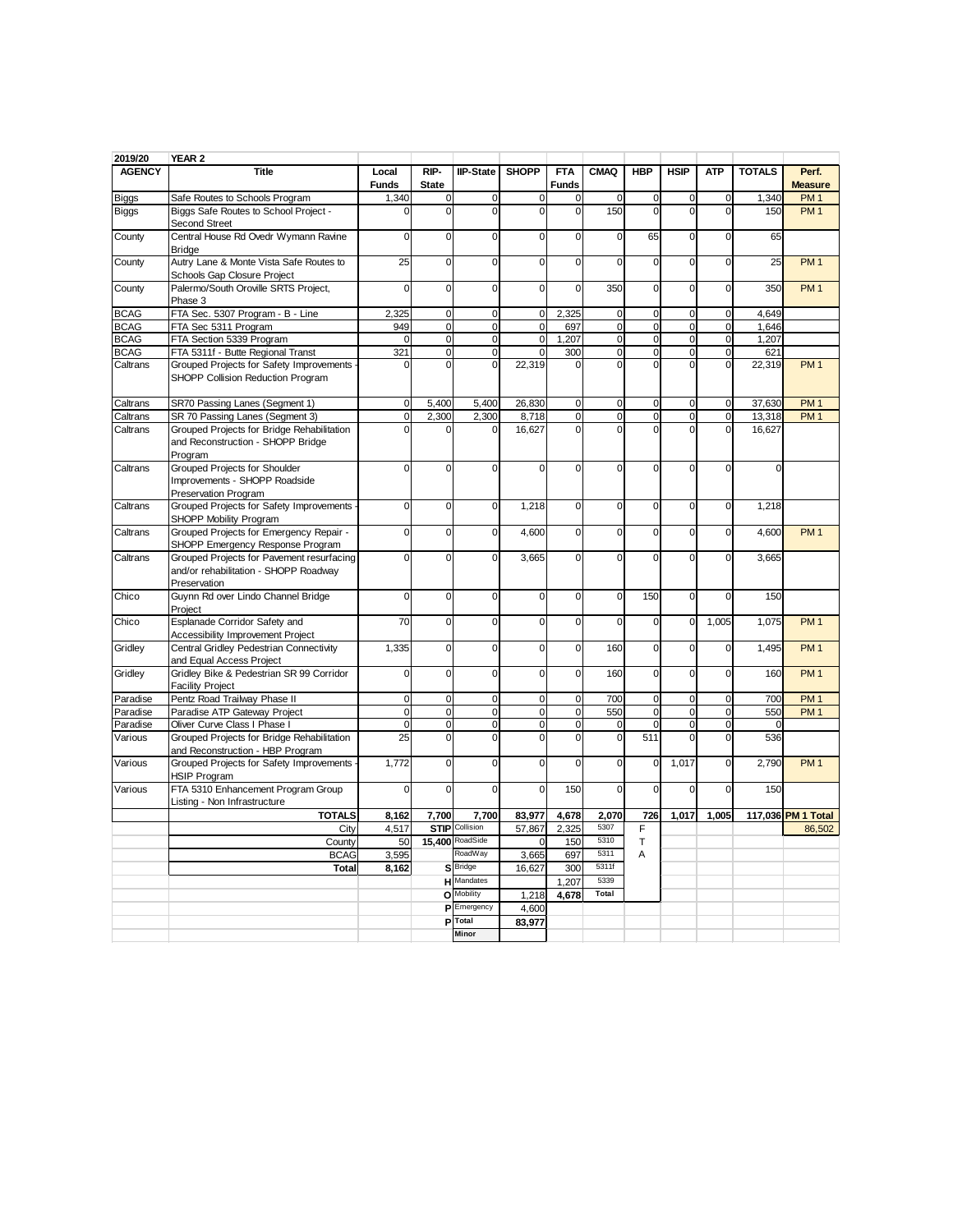| 2020/21              | YEAR 3                                                            |                            |                            |                       |                       |                     |                         |                                           |                            |                         |               |                 |
|----------------------|-------------------------------------------------------------------|----------------------------|----------------------------|-----------------------|-----------------------|---------------------|-------------------------|-------------------------------------------|----------------------------|-------------------------|---------------|-----------------|
| <b>AGENCY</b>        | <b>Title</b>                                                      | Local                      | RIP-                       | <b>IIP-State</b>      | <b>SHOPP</b>          | <b>FTA</b>          | <b>CMAQ</b>             | <b>HBP</b>                                | <b>HSIP</b>                | <b>ATP</b>              | <b>TOTALS</b> | Perf.           |
|                      |                                                                   | <b>Funds</b>               | <b>State</b>               |                       |                       | <b>Funds</b>        |                         |                                           |                            |                         |               | <b>Measure</b>  |
| County               | Central House Rd Ovedr Wymann Ravine                              | $\Omega$                   | $\Omega$                   | $\Omega$              | $\Omega$              | $\Omega$            | $\Omega$                | $\mathbf 0$                               | $\Omega$                   | $\Omega$                | $\Omega$      |                 |
|                      | <b>Bridge</b>                                                     |                            |                            |                       |                       |                     |                         |                                           |                            |                         |               |                 |
| County               | Autry Lane & Monte Vista Safe Routes to                           | 2,600                      | $\Omega$                   | $\Omega$              | $\Omega$              | $\Omega$            | 200                     | $\mathbf 0$                               | $\Omega$                   | $\Omega$                | 2,800         | PM <sub>1</sub> |
|                      | Schools Gap Closure Project                                       |                            |                            |                       |                       |                     |                         |                                           |                            |                         |               |                 |
| County               | Palermo/South Oroville SRTS Project,                              | 150                        | $\Omega$                   | $\Omega$              | $\Omega$              | $\Omega$            | 150                     | 0                                         | $\Omega$                   | $\Omega$                | 300           | PM <sub>1</sub> |
|                      | Phase 3                                                           |                            |                            |                       |                       |                     |                         |                                           |                            |                         |               |                 |
| <b>BCAG</b>          | Planning, Programming and Monitoring                              | $\mathbf 0$                | 133                        | 0                     | $\mathbf 0$           | $\Omega$            | $\mathbf 0$             | $\mathbf 0$                               | $\mathbf 0$                | $\mathbf 0$             | 133           |                 |
| <b>BCAG</b>          | FTA Sec. 5307 Program - B - Line                                  | 2,325                      | 0                          | 0                     | $\mathbf 0$           | 2,325               | $\mathbf 0$             | 0                                         | $\mathbf 0$                | 0                       | 4,649         |                 |
| <b>BCAG</b>          | FTA Sec 5311 Program                                              | 949                        | $\mathbf 0$                | 0                     | $\Omega$              | 697                 | $\Omega$                | $\mathbf 0$                               | $\Omega$                   | $\Omega$                | 1.646         |                 |
| <b>BCAG</b>          | FTA Section 5339 Program                                          | $\Omega$                   | $\mathbf 0$                | 0<br>$\Omega$         | $\mathbf{0}$          | 1,207               | $\mathbf 0$<br>$\Omega$ | $\overline{\mathbf{0}}$                   | $\mathbf 0$                | $\mathbf 0$             | 1,207         |                 |
| <b>BCAG</b>          | FTA 5311f - Butte Regional Transt                                 | 321                        | $\mathbf 0$                |                       | $\Omega$              | 300                 | $\mathbf{O}$            | $\overline{0}$<br>$\overline{\mathbf{0}}$ | $\mathbf 0$<br>$\mathbf 0$ | $\Omega$                | 621           |                 |
| Caltrans             | SR70 Passing Lanes (Segment 2)<br>SR 70 Passing Lanes (Segment 3) | $\mathbf 0$<br>$\mathbf 0$ | 4,800                      | 4,800<br>$\mathbf 0$  | 28,890<br>$\mathbf 0$ | 0<br>$\overline{0}$ | $\overline{0}$          | $\overline{0}$                            | $\mathbf 0$                | $\mathbf 0$<br>$\Omega$ | 38,490        | PM <sub>1</sub> |
| Caltrans<br>Caltrans | Grouped Projects for Safety Improvements                          | $\Omega$                   | $\mathbf 0$<br>$\mathbf 0$ | $\Omega$              | $\Omega$              | $\Omega$            | $\Omega$                | $\Omega$                                  | $\Omega$                   |                         | 0<br>$\Omega$ |                 |
|                      | SHOPP Mandates Program                                            |                            |                            |                       |                       |                     |                         |                                           |                            |                         |               |                 |
| Caltrans             | Grouped Projects for Safety Improvements                          | $\mathbf 0$                | $\mathbf 0$                | 0                     | 9,857                 | 0                   | $\Omega$                | 0                                         | $\mathbf 0$                | $\mathbf 0$             | 9,857         |                 |
|                      | SHOPP Mobility Program                                            |                            |                            |                       |                       |                     |                         |                                           |                            |                         |               |                 |
| Caltrans             | Grouped Projects for Emergency Repair -                           | $\mathbf 0$                | $\mathbf 0$                | 0                     | 52,566                | 0                   | $\Omega$                | $\mathbf 0$                               | $\mathbf 0$                | $\Omega$                | 52,566        | PM <sub>1</sub> |
|                      | SHOPP Emergency Response Program                                  |                            |                            |                       |                       |                     |                         |                                           |                            |                         |               |                 |
| Caltrans             | Grouped Projects for Pavement resurfacing                         | $\mathbf 0$                | $\mathbf 0$                | $\Omega$              | $\Omega$              | 0                   | $\Omega$                | 0                                         | $\mathbf 0$                | $\Omega$                |               |                 |
|                      | and/or rehabilitation - SHOPP Roadway                             |                            |                            |                       |                       |                     |                         |                                           |                            |                         |               |                 |
|                      | Preservation                                                      |                            |                            |                       |                       |                     |                         |                                           |                            |                         |               |                 |
| Chico                | Esplanade Corridor Safety and                                     | $\mathbf 0$                | $\Omega$                   | $\Omega$              | $\Omega$              | 0                   | $\Omega$                | 0                                         | $\Omega$                   | 6,235                   | 6,235         | PM <sub>1</sub> |
|                      | Accessibility Improvement Project                                 |                            |                            |                       |                       |                     |                         |                                           |                            |                         |               |                 |
| Gridley              | Central Gridley Pedestrian Connectivity                           | 0                          | $\mathbf 0$                | $\Omega$              | $\Omega$              | 0                   | $\Omega$                | 0                                         | $\Omega$                   |                         | ſ             |                 |
|                      | and Equal Access Project                                          |                            |                            |                       |                       |                     |                         |                                           |                            |                         |               |                 |
| Oroville             | SR 162 Pedestrian/Bicycle Disabled                                | $\Omega$                   | $\mathbf 0$                | $\mathbf 0$           | $\Omega$              | 0                   | $\Omega$                | 0                                         | $\mathbf 0$                | 3,411                   | 3,411         | PM <sub>1</sub> |
|                      | Mobility and Safety Improvements Project                          |                            |                            |                       |                       |                     |                         |                                           |                            |                         |               |                 |
| Paradise             | Oliver Curve Class I Phase I                                      | 4,625                      | $\mathbf 0$                | $\Omega$              | $\mathbf 0$           | 0                   | 350                     | 0                                         | $\mathbf 0$                | $\Omega$                | 4,975         | PM <sub>1</sub> |
| Various              | Grouped Projects for Bridge Rehabilitation                        |                            | $\Omega$                   | $\Omega$              | $\Omega$              | $\Omega$            | $\Omega$                | $\mathbf 0$                               | $\Omega$                   | $\Omega$                |               |                 |
|                      | and Reconstruction - HBP Program                                  |                            |                            |                       |                       |                     |                         |                                           |                            |                         |               |                 |
| Various              | Grouped Projects for Safety Improvements<br><b>HSIP Program</b>   | 161                        | $\mathbf 0$                | 0                     | $\mathbf 0$           | 0                   | $\Omega$                | 0                                         | 2,034                      | $\Omega$                | 2,194         | PM <sub>1</sub> |
| Various              | FTA 5310 Enhancement Program Group                                | $\Omega$                   | $\mathbf 0$                | $\Omega$              | $\Omega$              | 150                 | $\Omega$                | $\Omega$                                  | $\Omega$                   | $\Omega$                | 150           |                 |
|                      | Listing - Non Infrastructure                                      |                            |                            |                       |                       |                     |                         |                                           |                            |                         |               |                 |
|                      | <b>TOTALS</b>                                                     | 11,130                     | 4,933                      | 4.800                 | 91,313                | 4,678               | 700                     | $\bf{0}$                                  | 2,034                      | 9,646                   | 129,234       | PM 1 Total      |
|                      | City                                                              | 4,786                      |                            | <b>STIP</b> Collision | 28,890                | 2,325               | 5307                    | F                                         |                            |                         |               | 110,971         |
|                      | County                                                            | 2,750                      |                            | 9.733 RoadSide        |                       | 150                 | 5310                    | T                                         |                            |                         |               |                 |
|                      | <b>BCAG</b>                                                       | 3.595                      |                            | RoadWay               |                       | 697                 | 5311                    | A                                         |                            |                         |               |                 |
|                      | Total                                                             | 11,130                     |                            | S Bridge              |                       | 300                 | 5311f                   |                                           |                            |                         |               |                 |
|                      |                                                                   |                            |                            | <b>H</b> Mandates     |                       | 1,207               | 5339                    |                                           |                            |                         |               |                 |
|                      |                                                                   |                            |                            | O Mobility            | 9.857                 | 4.678               | Total                   |                                           |                            |                         |               |                 |
|                      |                                                                   |                            |                            | <b>P</b> Emergency    | 52,566                |                     |                         |                                           |                            |                         |               |                 |
|                      |                                                                   |                            |                            | <b>P</b> Total        | 91,313                |                     |                         |                                           |                            |                         |               |                 |
|                      |                                                                   |                            |                            | <b>Minor</b>          |                       |                     |                         |                                           |                            |                         |               |                 |